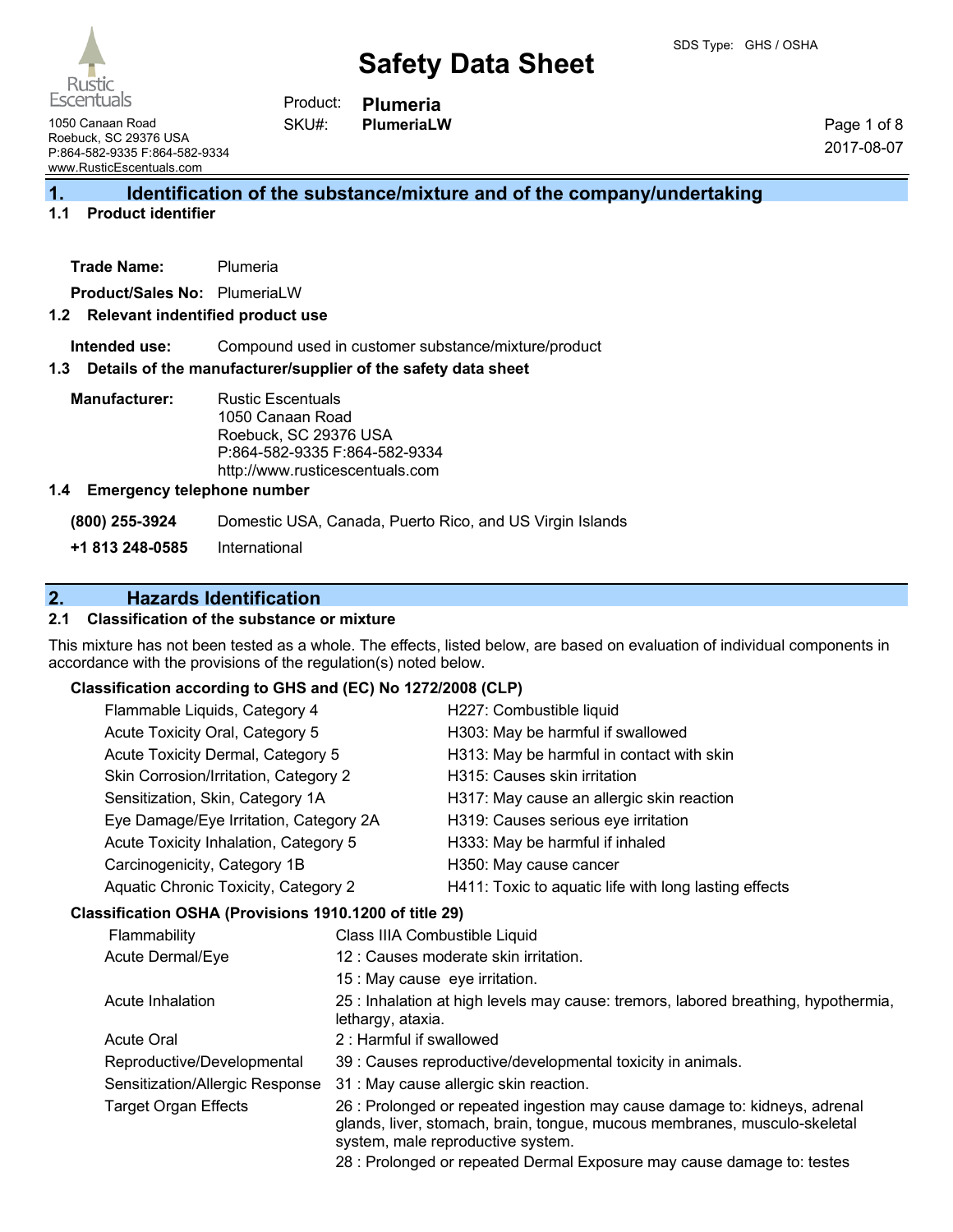1050 Canaan Road **PlumeriaLW** SKU#: PlumeriaLW Roebuck, SC 29376 USA P:864-582-9335 F:864-582-9334 www.RusticEscentuals.com

Carcinogenicity This mixture contains ingredients identified as carcinogens, at 0.1% or greater, by the following:None [X] ACGIH [ ] IARC [ ] NTP [ ] OSHA [ ]

## **2.2 Label elements**

## **Labelling (REGULATION (EC) No 1272/2008)**

**Hazard pictograms**



## **Signal Word: Danger**

## **Hazard statments**

| H <sub>227</sub>  | Combustible liquid                              |
|-------------------|-------------------------------------------------|
| H <sub>303</sub>  | May be harmful if swallowed                     |
| H313              | May be harmful in contact with skin             |
| H315              | Causes skin irritation                          |
| H317              | May cause an allergic skin reaction             |
| H <sub>3</sub> 19 | Causes serious eye irritation                   |
| H <sub>333</sub>  | May be harmful if inhaled                       |
| H350              | May cause cancer                                |
| H411              | Toxic to aquatic life with long lasting effects |

## **Precautionary Statements**

### **Prevention:**

| . ו פעפות טוו.     |                                                                                                                                       |
|--------------------|---------------------------------------------------------------------------------------------------------------------------------------|
| P201               | Obtain special instructions before use                                                                                                |
| P202               | Do not handle until all safety precautions have been read and understood                                                              |
| P235               | Keep cool                                                                                                                             |
| P <sub>264</sub>   | Wash hands thoroughly after handling                                                                                                  |
| P272               | Contaminated work clothing should not be allowed out of the workplace                                                                 |
| P273               | Avoid release to the environment                                                                                                      |
| P281               | Use personal protective equipment as required                                                                                         |
| <b>Response:</b>   |                                                                                                                                       |
| $P302 + P352$      | IF ON SKIN: Wash with soap and water                                                                                                  |
| $P304 + P312$      | IF INHALED: Call a POISON CENTER or doctor/physician if you feel unwell                                                               |
| P305 + P351 + P338 | IF IN EYES: Rinse cautiously with water for several minutes Remove contact lenses if<br>present and easy to do. continue rinsing      |
| $P308 + P313$      | IF exposed or concerned: Get medical advice/attention                                                                                 |
| P312               | Call a POISON CENTER or doctor/physician if you feel unwell                                                                           |
| $P333 + P313$      | If skin irritation or a rash occurs: Get medical advice/attention                                                                     |
| $P337 + P313$      | If eye irritation persists: Get medical advice/attention                                                                              |
| P362               | Take off contaminated clothing and wash before reuse                                                                                  |
| P363               | Wash contaminated clothing before reuse                                                                                               |
| P370 + P378        | In case of fire: Use Carbon dioxide (CO2), Dry chemical, or Foam for extinction. Do not use<br>a direct water jet on burning material |
| P391               | <b>Collect Spillage</b>                                                                                                               |
|                    |                                                                                                                                       |

## **2.3 Other Hazards**

**no data available**



**Plumeria** Product: SKU#:

Page 2 of 8 2017-08-07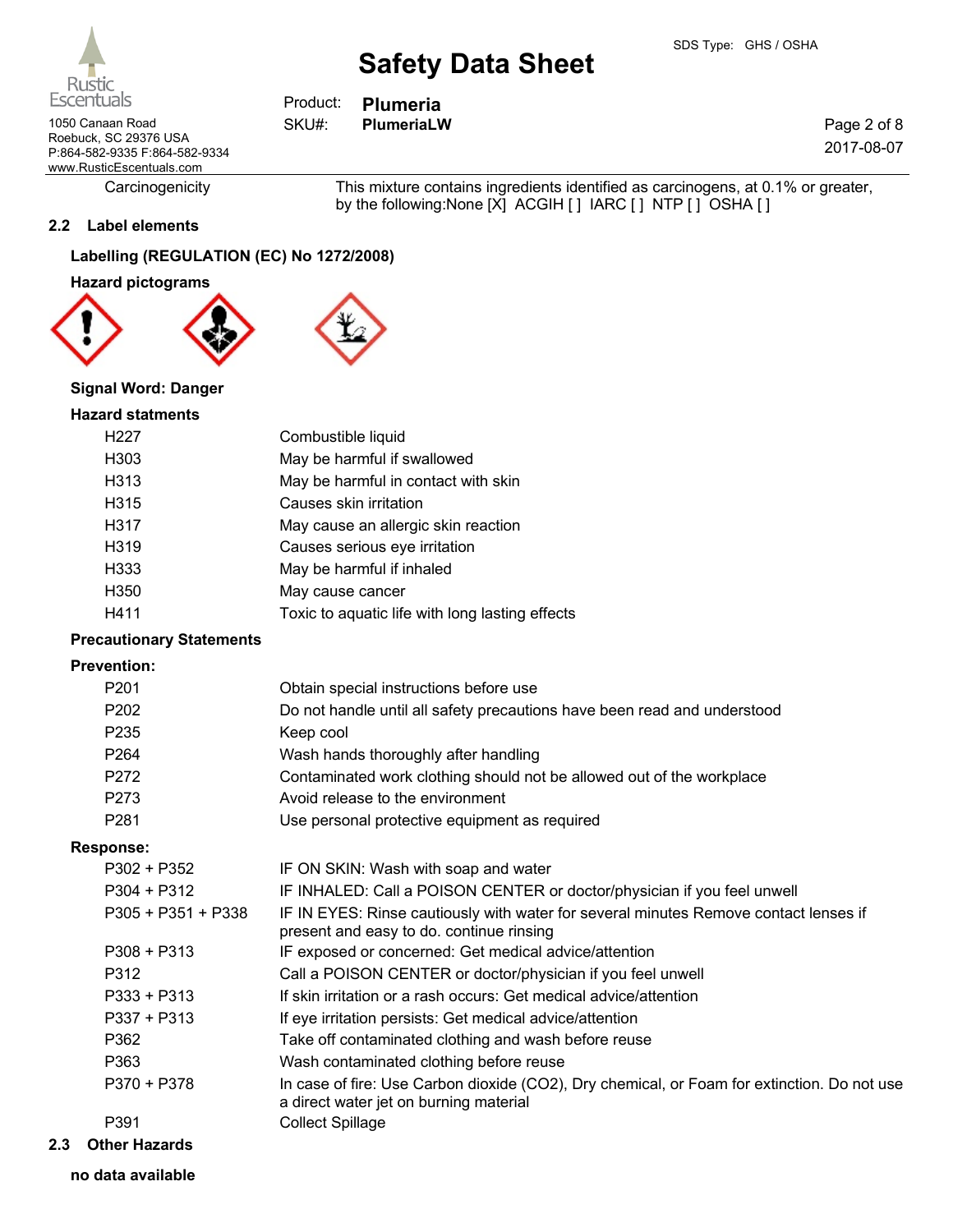1050 Canaan Road **Planet Contact Contact Contact Contact Contact Contact Contact Contact Contact Contact Contact Contact Contact Contact Contact Contact Contact Contact Contact Contact Contact Contact Contact Contact Conta** Roebuck, SC 29376 USA P:864-582-9335 F:864-582-9334 www.RusticEscentuals.com

**Plumeria** Product: SKU#:

Page 3 of 8 2017-08-07

**3. Composition/Information on Ingredients**

## **3.1 Mixtures**

Rustic **Escentuals** 

This product is a complex mixture of ingredients, which contains among others the following substance(s), presenting a health or environmental hazard within the meaning of the UN Globally Harmonized System of Classification and Labeling of Chemicals (GHS):

| CAS#<br>Ingredient       | EC#                                 | Conc.<br>Range | <b>GHS Classification</b>           | <b>OSHA Classification</b> |
|--------------------------|-------------------------------------|----------------|-------------------------------------|----------------------------|
| 84-66-2                  | 201-550-6                           | $30 - 40%$     | H316; H402                          |                            |
| Diethyl phthalate        |                                     |                |                                     |                            |
| 78-69-3                  | 201-133-9                           | $10 - 20%$     | H227; H315; H319; H401              | 11, 15                     |
| Tetrahydrolinalool       |                                     |                |                                     |                            |
| 6259-76-3                | 228-408-6                           | $5 - 10%$      | H315; H317; H319; H400; H410        | 11, 15                     |
| Hexyl salicylate         |                                     |                |                                     |                            |
| 140-11-4                 | 205-399-7                           | $5 - 10%$      | H303; H316; H401; H412              | 15, 25, 26, 31, 39         |
| Benzyl acetate           |                                     |                |                                     |                            |
| 101-86-0                 | 202-983-3                           | $5 - 10%$      | H303; H316; H317; H400; H411        | 11, 15                     |
| Hexyl cinnamaldehyde     |                                     |                |                                     |                            |
| 118-58-1                 | 204-262-9                           | $2 - 5%$       | H303; H317; H320; H401; H412        | 31                         |
| <b>Benzyl Salicylate</b> |                                     |                |                                     |                            |
| 54830-99-8               | 259-367-2                           | $2 - 5%$       | H303; H316; H402                    |                            |
|                          | Acetoxydihydrodicyclopentadiene     |                |                                     |                            |
| 18871-14-2               | 242-640-5                           | $2 - 5%$       | H402                                |                            |
|                          | 4-Acetoxy-3-pentyltetrahydropyran   |                |                                     |                            |
| $88 - 41 - 5$            | 201-828-7                           | $2 - 5%$       | H227; H303; H316; H401; H411        | 12, 2                      |
|                          | 2-t-Butylcyclohexyl acetate         |                |                                     |                            |
| 706-14-9                 | 211-892-8                           | $2 - 5%$       | H316                                |                            |
| gamma-Decalactone        |                                     |                |                                     |                            |
| 18479-58-8               | 242-362-4                           | $2 - 5%$       | H227; H303; H315; H319; H402        | 11, 15                     |
|                          | 2,6-dimethyloct-7-en-2-ol           |                |                                     |                            |
| 122-40-7                 | 204-541-5                           | $2 - 5%$       | H303; H316; H317; H401; H411        | 11, 15                     |
| Amyl Cinnamal<br>80-54-6 | 201-289-8                           | $2 - 5%$       | H227; H302; H315; H317; H361; H401; | 11, 15, 26, 28, 3, 31, 39  |
|                          | <b>Butylphenyl Methylpropional</b>  |                | H411                                |                            |
| 106-22-9                 | 203-375-0                           | $2 - 5%$       | H303; H313; H315; H317; H319; H401  | 11, 15                     |
| Citronellol              |                                     |                |                                     |                            |
| 104-67-6                 | 203-225-4                           | $2 - 5%$       | H316; H401; H402; H412              | 11                         |
|                          | gamma-Undecalactone                 |                |                                     |                            |
| 10339-55-6               | 233-732-6                           | $1 - 2%$       | H227; H303; H315; H319; H402        | 11, 15                     |
|                          | 3,7-Dimethyl-1,6-nonadien-3-ol      |                |                                     |                            |
| 68912-13-0               | 272-805-7                           | $1 - 2%$       | H316; H401; H411                    | 11, 15                     |
|                          | Hexahydro-methanoindenyl Propionate |                |                                     |                            |
| $60 - 12 - 8$            | 200-456-2                           | $1 - 2%$       | H302; H313; H316; H319              | 11, 15, 3                  |
| phenethyl alcohol        |                                     |                |                                     |                            |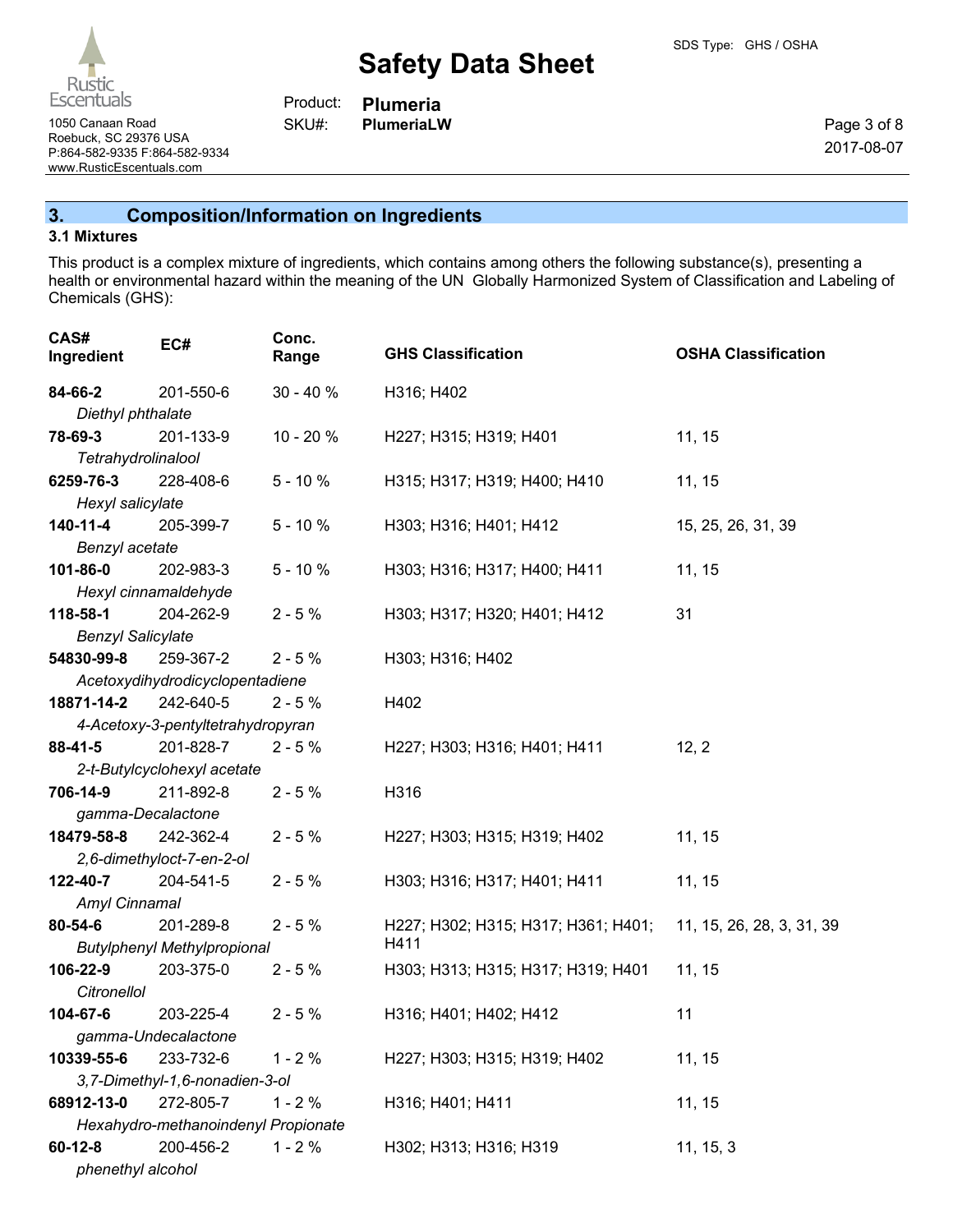| $\sim$<br><b>Escentuals</b><br>1050 Canaan Road<br>Roebuck, SC 29376 USA<br>P:864-582-9335 F:864-582-9334 |                                                            | Product:<br>SKU#: | <b>Plumeria</b><br><b>PlumeriaLW</b>                                        | Page 4 of 8<br>2017-08-07  |
|-----------------------------------------------------------------------------------------------------------|------------------------------------------------------------|-------------------|-----------------------------------------------------------------------------|----------------------------|
| www.RusticEscentuals.com<br>CAS#                                                                          |                                                            | Conc.             |                                                                             |                            |
| Ingredient                                                                                                | EC#                                                        | Range             | <b>GHS Classification</b>                                                   | <b>OSHA Classification</b> |
| $93 - 92 - 5$                                                                                             | 202-288-5                                                  | $1 - 2 \%$        | H227: H402                                                                  |                            |
|                                                                                                           | methylbenzyl acetate                                       |                   |                                                                             |                            |
| 8015-91-6                                                                                                 | 283-479-0                                                  | $0.1 - 1.0 %$     | H227; H303; H313; H316; H319; H341;                                         | 11, 15, 31                 |
|                                                                                                           | Oil Cinnamon Leaf Ceylon                                   |                   | H350: H401: H412                                                            |                            |
| 57378-68-4                                                                                                | 260-709-8                                                  | $0.1 - 1.0 \%$    | H302; H315; H317; H318; H400; H410                                          | 11, 15, 31                 |
|                                                                                                           |                                                            |                   | delta-1-(2,6,6-Trimethyl-3-cyclohexen-1-yl)-2-buten-1-one (delta-Damascone) |                            |
|                                                                                                           | Can Continue 40 for full tout of CUC plannification and an |                   |                                                                             |                            |

See Section 16 for full text of GHS classification codes

Total Hydrocarbon Content  $(\% w/w) = 0.17$ 

| <b>First Aid Measures</b><br>4.                                                   |                                                                                                               |  |  |
|-----------------------------------------------------------------------------------|---------------------------------------------------------------------------------------------------------------|--|--|
| <b>Description of first aid measures</b><br>4.1                                   |                                                                                                               |  |  |
| Inhalation:                                                                       | Remove from exposure site to fresh air and keep at rest.<br>Obtain medical advice.                            |  |  |
| <b>Eye Exposure:</b>                                                              | Flush immediately with water for at least 15 minutes.<br>Contact physician if symptoms persist.               |  |  |
| <b>Skin Exposure:</b>                                                             | Remove contaminated clothes. Wash thoroughly with water (and soap).<br>Contact physician if symptoms persist. |  |  |
| Ingestion:                                                                        | Rinse mouth with water and obtain medical advice.                                                             |  |  |
| Most important symptoms and effects, both acute and delayed<br>4.2                |                                                                                                               |  |  |
| <b>Symptoms:</b>                                                                  | no data available                                                                                             |  |  |
| Risks:                                                                            | Refer to Section 2.2 "Hazard Statements"                                                                      |  |  |
| Indication of any immediate medical attention and special treatment needed<br>4.3 |                                                                                                               |  |  |
|                                                                                   |                                                                                                               |  |  |
| Treatment:                                                                        | Refer to Section 2.2 "Response"                                                                               |  |  |
|                                                                                   |                                                                                                               |  |  |
| 5.<br><b>Fire-Fighting measures</b>                                               |                                                                                                               |  |  |
| <b>Extinguishing media</b><br>5.1                                                 |                                                                                                               |  |  |
| Suitable:                                                                         | Carbon dioxide (CO2), Dry chemical, Foam                                                                      |  |  |
| <b>Unsuitable</b>                                                                 | Do not use a direct water jet on burning material                                                             |  |  |
| Special hazards arising from the substance or mixture<br>5.2                      |                                                                                                               |  |  |
| During fire fighting:<br>5.3 Advice for firefighters                              | Water may be ineffective                                                                                      |  |  |

# **6. Calcidental Release Measures**<br>**6.1 Personal precautions, protective equipme**

## **6.1 Personal precautions, protective equipment and emergency procedures**

Avoid inhalation and contact with skin and eyes. A self-contained breathing apparatus is recommended in case of a major spill.

## **6.2 Environmental precautions**

Keep away from drains, soil, and surface and groundwater.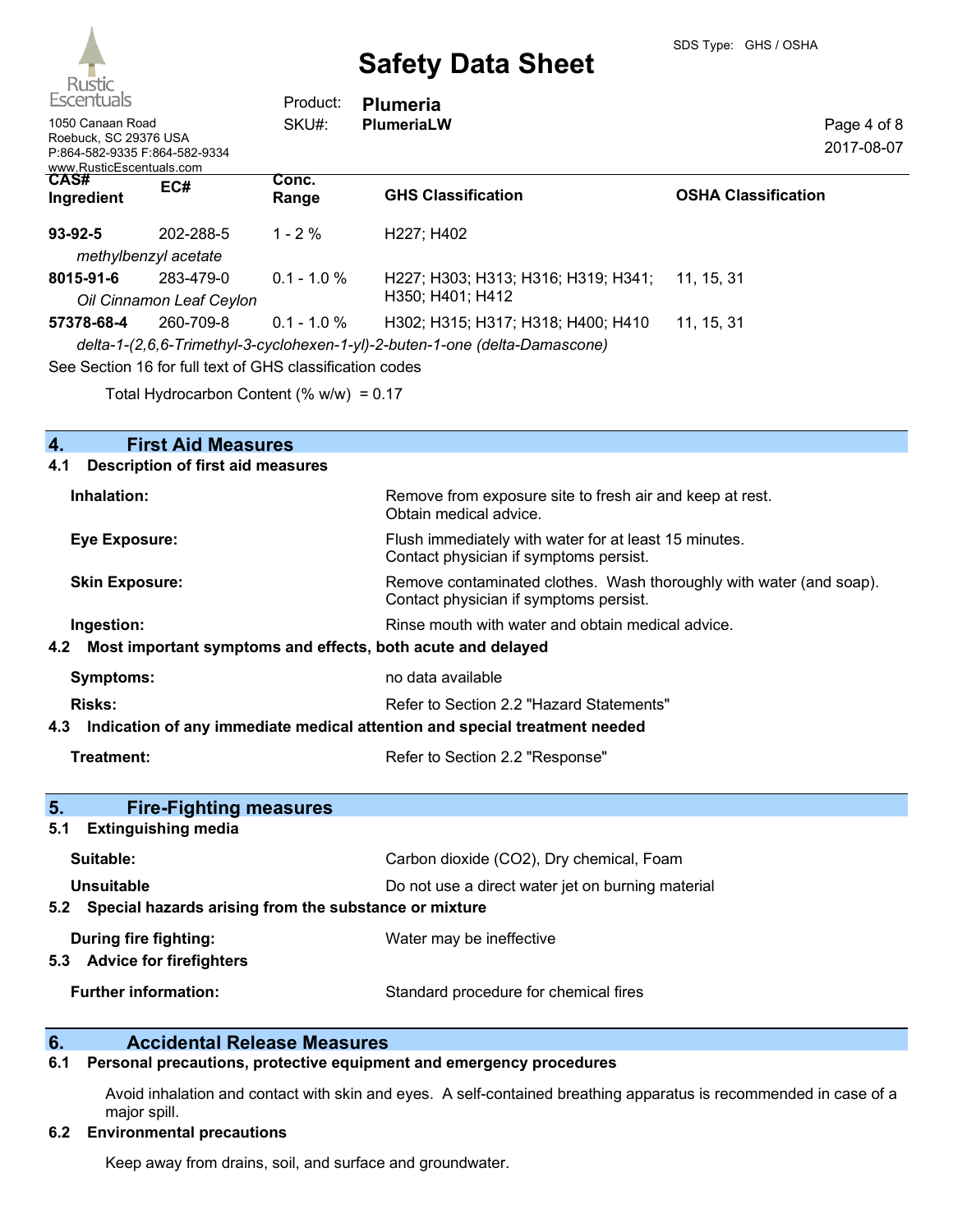Product: SKU#:

1050 Canaan Road **PlumeriaLW** Roebuck, SC 29376 USA P:864-582-9335 F:864-582-9334 www.RusticEscentuals.com

**Plumeria**

Page 5 of 8 2017-08-07

#### **6.3 Methods and materials for containment and cleaning up**

Clean up spillage promptly. Remove ignition sources. Provide adequate ventilation. Avoid excessive inhalation of vapors. Gross spillages should be contained by use of sand or inert powder and disposed of according to the local regulations.

### **6.4 Reference to other sections**

Not Applicable

## **7. Handling and Storage**

## **7.1 Precautions for safe handling**

Apply according to good manufacturing and industrial hygiene practices with proper ventilation. Do not drink, eat or smoke while handling. Respect good personal hygiene.

## **7.2 Conditions for safe storage, including any incompatibilities**

Store in a cool, dry and ventilated area away from heat sources and protected from light in tightly closed original container. Avoid plastic and uncoated metal container. Keep air contact to a minimum.

## **7.3 Specific end uses**

No information available

## **8. Exposure Controls/Personal Protection**

## **8.1 Control parameters**

#### **Exposure Limits:**

| <b>Component</b>             |                   |                              | ACGIH | <b>ACGIH</b> | OSHA | OSHA<br>TWA ppm STEL ppm TWA ppm STEL ppm |
|------------------------------|-------------------|------------------------------|-------|--------------|------|-------------------------------------------|
| 84-66-2                      | Diethyl phthalate |                              |       |              |      |                                           |
| 140-11-4<br>Benzyl acetate   |                   |                              | 10    |              |      |                                           |
| <b>Engineering Controls:</b> |                   | Use local exhaust as needed. |       |              |      |                                           |

## **8.2 Exposure controls - Personal protective equipment**

| Eye protection:                | Tightly sealed goggles, face shield, or safety glasses with brow guards and side shields, etc.<br>as may be appropriate for the exposure |
|--------------------------------|------------------------------------------------------------------------------------------------------------------------------------------|
| <b>Respiratory protection:</b> | Avoid excessive inhalation of concentrated vapors. Apply local ventilation where appropriate.                                            |
| <b>Skin protection:</b>        | Avoid Skin contact. Use chemically resistant gloves as needed.                                                                           |

#### **9. Physical and Chemical Properties**

#### **9.1 Information on basic physical and chemical properties**

| Appearance:                | Conforms to Standard                |
|----------------------------|-------------------------------------|
| Odor:                      | Conforms to Standard                |
| Color:                     | Colorless to Pale / Greenish Yellow |
| <b>Viscosity:</b>          | Liquid                              |
| <b>Freezing Point:</b>     | Not determined                      |
| <b>Boiling Point:</b>      | Not determined                      |
| <b>Melting Point:</b>      | Not determined                      |
| <b>Flashpoint (CCCFP):</b> | 199 F (92.78 C)                     |
| <b>Auto flammability:</b>  | Not determined                      |

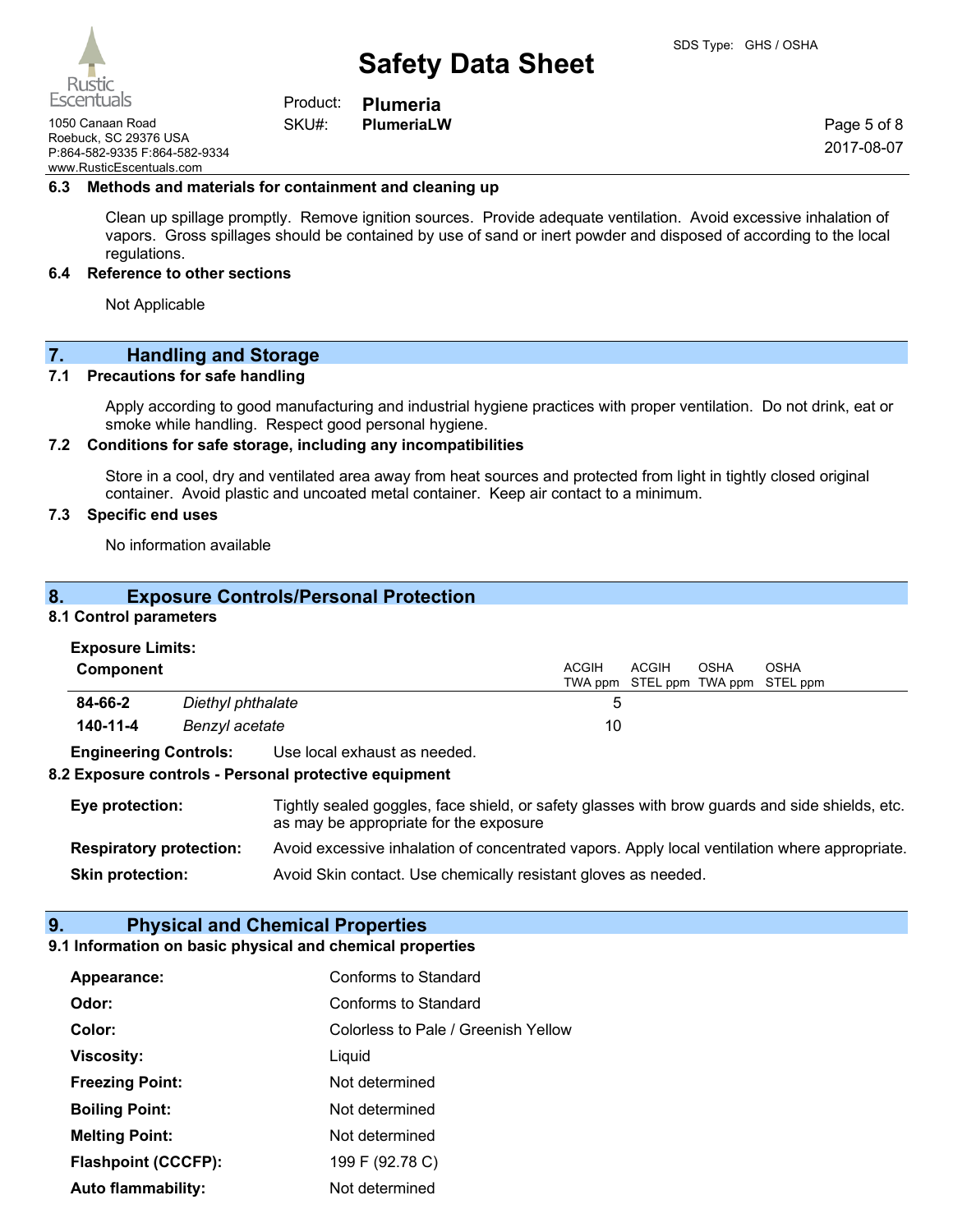

| Escentuals                                                                                                      | Product: | <b>Plumeria</b> |  |
|-----------------------------------------------------------------------------------------------------------------|----------|-----------------|--|
| 1050 Canaan Road<br>SKU#:<br>Roebuck, SC 29376 USA<br>P:864-582-9335 F:864-582-9334<br>www.RusticEscentuals.com |          | PlumeriaLW      |  |
| <b>Explosive Properties:</b>                                                                                    |          | None Expected   |  |
| <b>Oxidizing properties:</b>                                                                                    |          | None Expected   |  |
| Vapor Pressure (mmHg@20 C):                                                                                     |          | 0.0288          |  |
| %VOC:                                                                                                           | 6.7      |                 |  |
| Specific Gravity @ 25 C:                                                                                        |          | 1.0045          |  |
| Density $@$ 25 C:                                                                                               |          | 1.0015          |  |
| Refractive Index @ 20 C:                                                                                        |          | 1.4870          |  |
| Soluble in:                                                                                                     | Oil      |                 |  |
|                                                                                                                 |          |                 |  |

## **10. Stability and Reactivity**

| 10.1 Reactivity                         | None                                               |
|-----------------------------------------|----------------------------------------------------|
| <b>10.2 Chemical stability</b>          | Stable                                             |
| 10.3 Possibility of hazardous reactions | None known                                         |
| 10.4 Conditions to avoid                | None known                                         |
| 10.5 Incompatible materials             | Strong oxidizing agents, strong acids, and alkalis |
| 10.6 Hazardous decomposition products   | None known                                         |

## **11. Toxicological Information**

## **11.1 Toxicological Effects**

Acute Toxicity Estimates (ATEs) based on the individual Ingredient Toxicity Data utilizing the "Additivity Formula"

| (LD50: 4,201.68) May be harmful if swallowed             |
|----------------------------------------------------------|
| (LD50: 4,544.41) May be harmful in contact with skin     |
| (LC50: 21.89) May be harmful if inhaled                  |
| Causes skin irritation                                   |
| Causes serious eye irritation                            |
| Not classified - the classification criteria are not met |
| May cause an allergic skin reaction                      |
| Not classified - the classification criteria are not met |
| May cause cancer                                         |
| Not classified - the classification criteria are not met |
| Not classified - the classification criteria are not met |
| Not classified - the classification criteria are not met |
| Not classified - the classification criteria are not met |
|                                                          |

## **12. Ecological Information**

**12.1 Toxicity**

Acute acquatic toxicity **Acute acquatic toxicity** Not classified - the classification criteria are not met **Chronic acquatic toxicity Toxic to aquatic life with long lasting effects**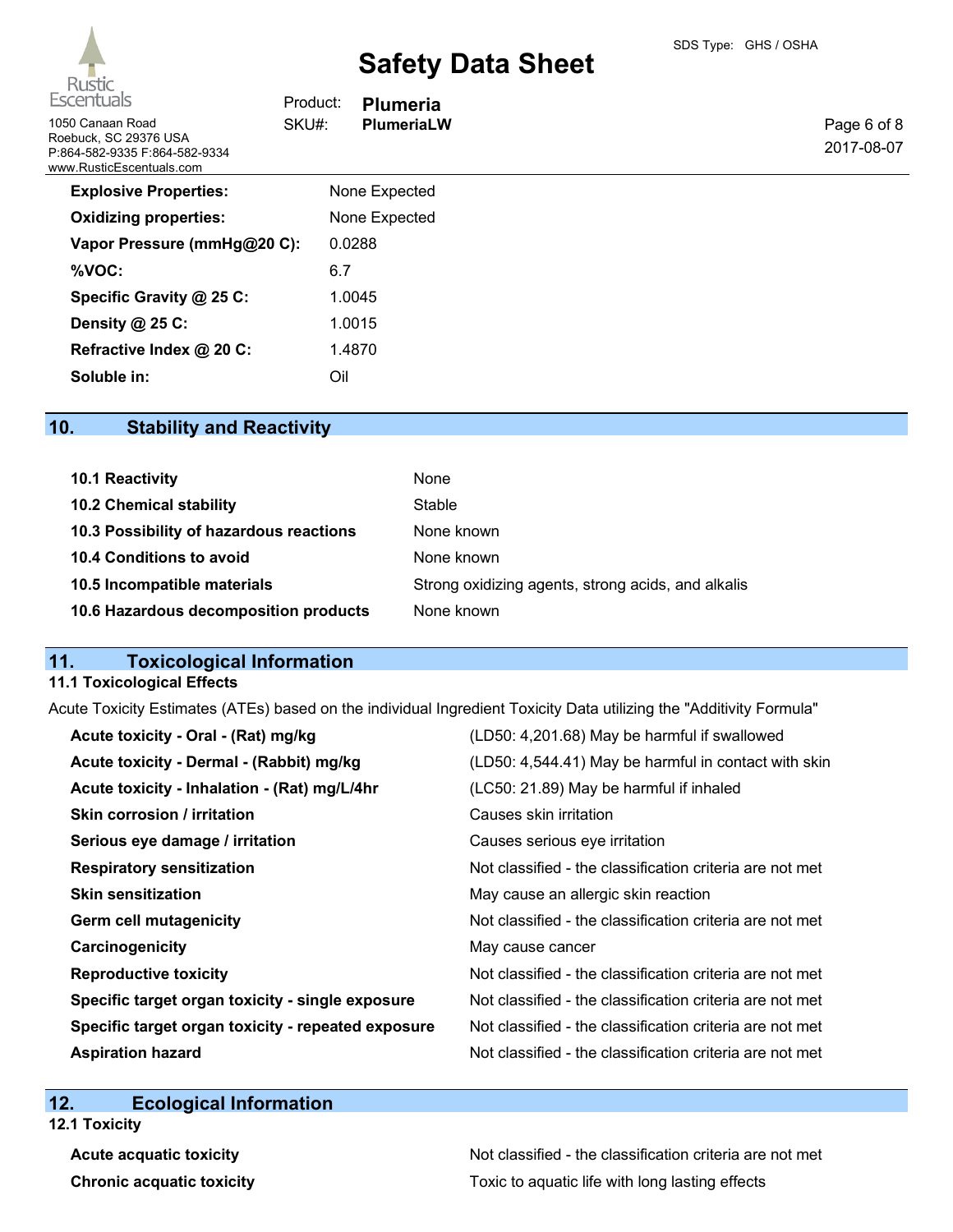

| Escentuals                                                                                             | Product: | <b>Plumeria</b>   |                   |                           |
|--------------------------------------------------------------------------------------------------------|----------|-------------------|-------------------|---------------------------|
| 1050 Canaan Road<br>Roebuck, SC 29376 USA<br>P:864-582-9335 F:864-582-9334<br>www.RusticEscentuals.com | SKU#:    | <b>PlumeriaLW</b> |                   | Page 7 of 8<br>2017-08-07 |
| <b>Toxicity Data on soil</b>                                                                           |          |                   | no data available |                           |
| <b>Toxicity on other organisms</b>                                                                     |          |                   | no data available |                           |
| 12.2 Persistence and degradability                                                                     |          |                   | no data available |                           |
| 12.3 Bioaccumulative potential                                                                         |          |                   | no data available |                           |
| 12.4 Mobility in soil                                                                                  |          |                   | no data available |                           |
| 12.5 Other adverse effects                                                                             |          |                   | no data available |                           |
|                                                                                                        |          |                   |                   |                           |

## **13. Disposal Conditions**

## **13.1 Waste treatment methods**

Do not allow product to reach sewage systems. Dispose of in accordance with all local and national regulations. Send to a licensed waste management company.The product should not be allowed to enter drains, water courses or the soil. Do not contaminate ponds, waterways or ditches with chemical or used container.

## **14. Transport Information**

| Regulator<br>U.S. DOT (Non-Bulk)<br>Chemicals NOI<br><b>ADR/RID (International Road/Rail)</b> |            | <b>Class</b> | <b>Pack Group</b><br>Not Regulated - Not Dangerous Goods | <b>Sub Risk</b> | UN-nr.        |
|-----------------------------------------------------------------------------------------------|------------|--------------|----------------------------------------------------------|-----------------|---------------|
| <b>Environmentally Hazardous</b>                                                              | Substance. | 9            | $\mathbf{III}$                                           |                 | UN3082        |
| Liquid, n.o.s.<br><b>IATA (Air Cargo)</b>                                                     |            |              |                                                          |                 |               |
| <b>Environmentally Hazardous</b><br>Liquid, n.o.s.                                            | Substance. | 9            | $\mathbf{III}$                                           |                 | <b>UN3082</b> |
| IMDG (Sea)                                                                                    |            |              |                                                          |                 |               |
| <b>Environmentally Hazardous</b><br>Liquid, n.o.s.                                            | Substance. | 9            | Ш                                                        |                 | <b>UN3082</b> |

| 15.                                        | <b>Regulatory Information</b> |                                                              |
|--------------------------------------------|-------------------------------|--------------------------------------------------------------|
| <b>U.S. Federal Regulations:</b>           |                               |                                                              |
| <b>TSCA (Toxic Substance Control Act):</b> |                               | All components of the substance/mixture are listed or exempt |
| 40 CFR(EPCRA, SARA, CERCLA and CAA)        |                               | This product contains the following components:              |
| 84-66-2                                    | $201 - 550 - 6$ 30 - 40 %     | Diethyl phthalate                                            |
| <b>U.S. State Regulations:</b>             |                               |                                                              |
| <b>California Proposition 65 Warning</b>   |                               | This product contains the following components:              |
| 94-59-7                                    | $202 - 345 - 4 \leq 24$ ppm   | Safrole (NFS)                                                |
| $99F$ <sup>9</sup> $-202-223-0$ < = 10 ppm |                               | Methyl Eugenol (NFS)                                         |
| $\frac{155}{36}$ -3(NF 204-622-5 <= 10 ppm |                               | beta-Myrcene (NFS)                                           |
| <b>Canadian Regulations:</b>               |                               |                                                              |
| <b>DSL / NDSL</b>                          |                               | 100.00% of the components are listed or exempt.              |